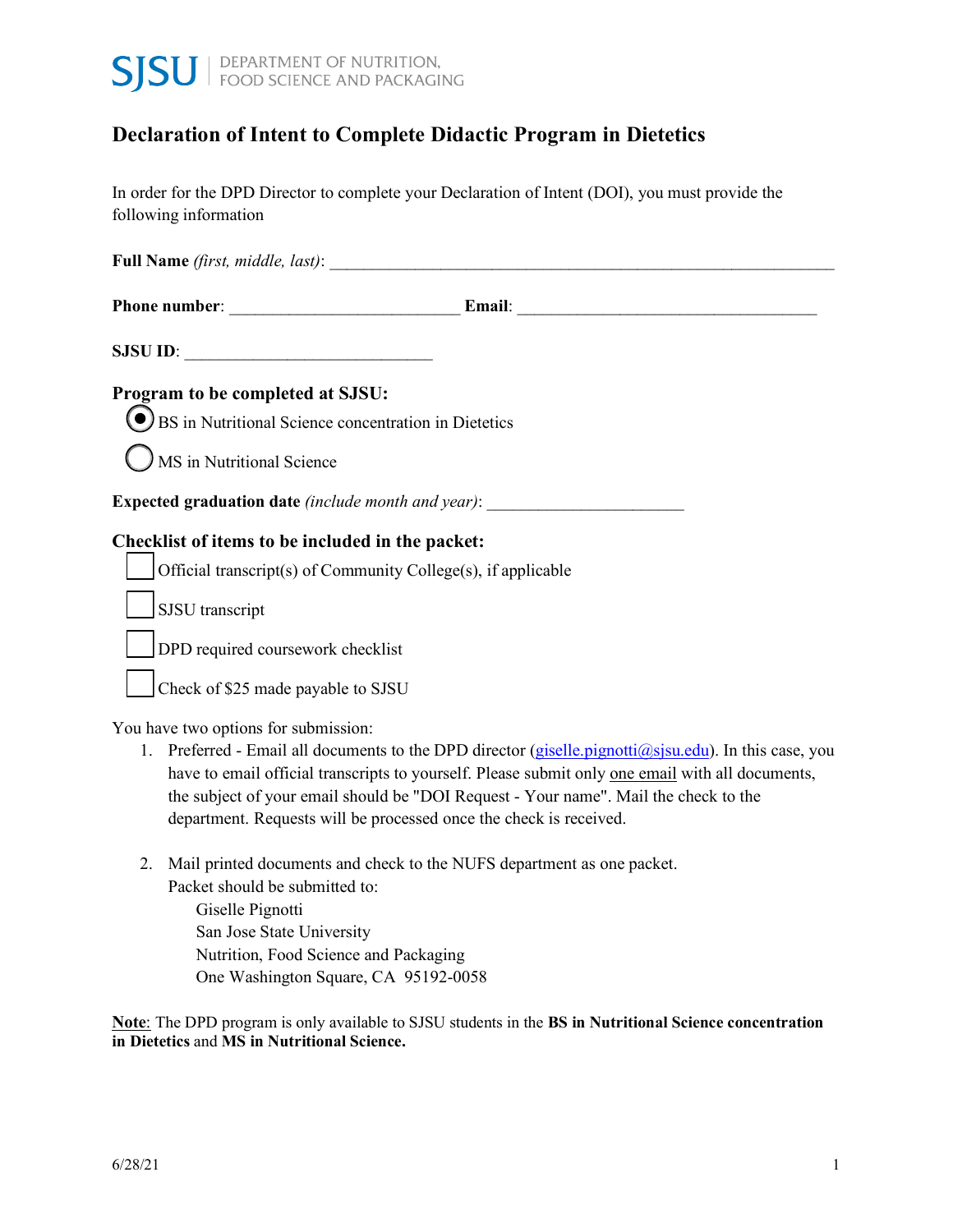

### **SJSU DPD Required Coursework Checklist**

**Student**: \_\_\_\_\_\_\_\_\_\_\_\_\_\_\_\_\_\_\_\_\_\_\_\_\_\_\_\_\_\_\_\_\_\_\_\_\_\_\_\_\_\_\_\_\_ **Date**: \_\_\_\_\_\_\_\_\_\_\_\_\_\_\_\_\_\_\_\_\_

| <b>Required DPD Course</b>        | Semester/Year<br><b>Completed or</b><br><b>Expected</b> | Grade<br><b>Earned</b> | If not taken at SJSU    |                      |  |
|-----------------------------------|---------------------------------------------------------|------------------------|-------------------------|----------------------|--|
|                                   |                                                         |                        | <b>Institution name</b> | <b>Course Number</b> |  |
| <b>CORE SUPPORT COURSES</b>       |                                                         |                        |                         |                      |  |
| Biol 66 Physiology                |                                                         |                        |                         |                      |  |
| Chem 1A General Chemistry         |                                                         |                        |                         |                      |  |
| Chem 30B Organic Chemistry        |                                                         |                        |                         |                      |  |
| Chem 132 Biochemistry             |                                                         |                        |                         |                      |  |
| Chem 132L Biochemistry Lab        |                                                         |                        |                         |                      |  |
| HS or NUFS 100W Writing Workshop  |                                                         |                        |                         |                      |  |
| Micr 20 Gen. Bacteriology         |                                                         |                        |                         |                      |  |
| Pysc 1 Psychology                 |                                                         |                        |                         |                      |  |
| Stat 95 or HS 67 Statistics       |                                                         |                        |                         |                      |  |
| <b>CORE MAJOR COURSES</b>         |                                                         |                        |                         |                      |  |
| NuFS 8 Nutrition Health Prof      |                                                         |                        |                         |                      |  |
| NuFS 20 Sanitation & Envir Issues |                                                         |                        |                         |                      |  |
| NuFS 31 Professionalism NuFS      |                                                         |                        |                         |                      |  |
| NuFS 101A Food Science            |                                                         |                        |                         |                      |  |
| NuFS 103 Food Process & Pkg       |                                                         |                        |                         |                      |  |
| NUFS 106A Human Nutr Life Span    |                                                         |                        |                         |                      |  |
| NuFS 106B Research Method Nutr    |                                                         |                        |                         |                      |  |
| NuFS 111 Foodservice Prod Mgmt    |                                                         |                        |                         |                      |  |
| HPrf 135 Health Multicultural Soc |                                                         |                        |                         |                      |  |
| NuFS 192 Field Experience         |                                                         |                        |                         |                      |  |
| Pkg 107 Principles of Pkg         |                                                         |                        |                         |                      |  |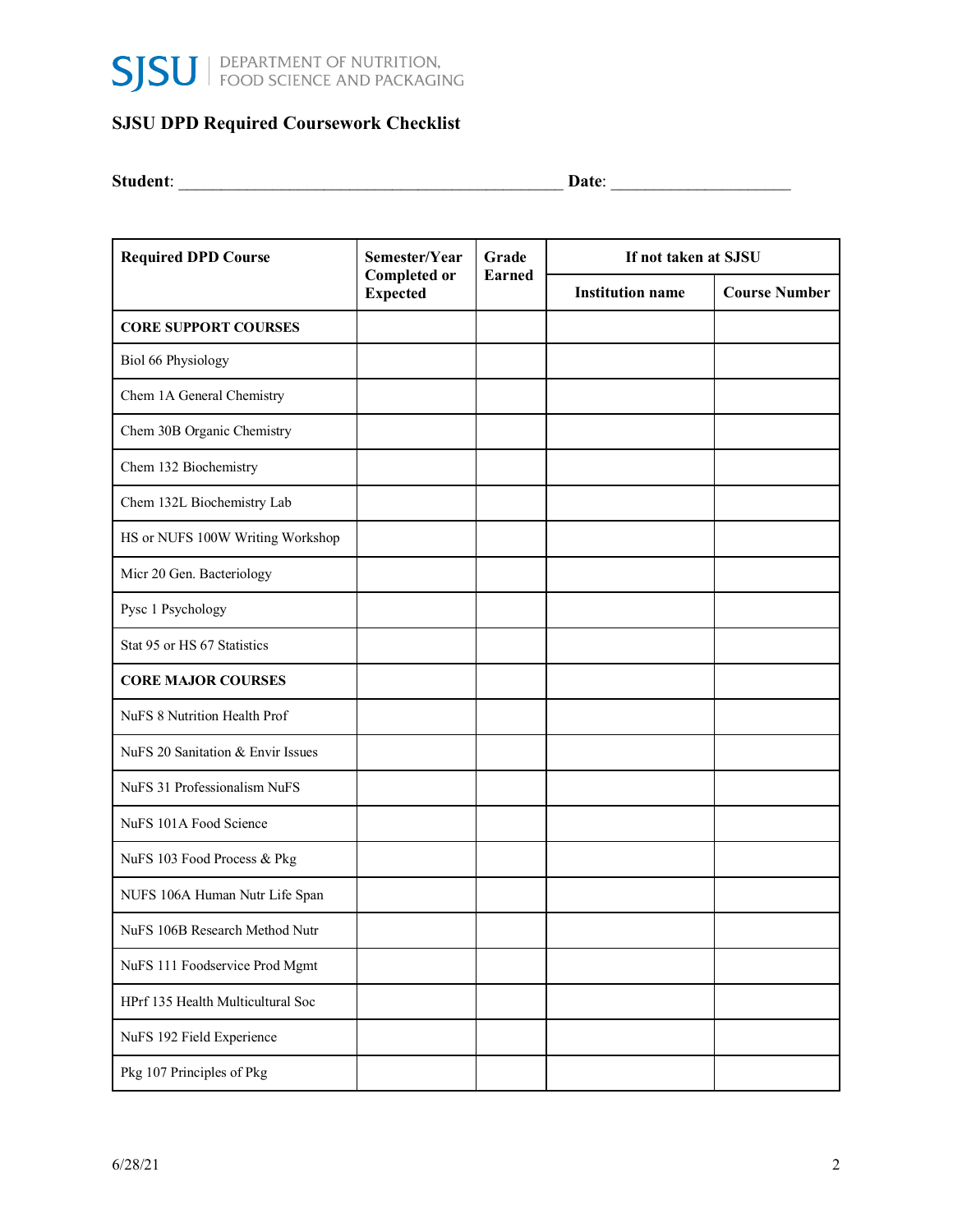| <b>Required DPD Course</b>          | Semester/Year<br><b>Completed or</b><br><b>Expected</b> | Grade<br><b>Earned</b> | If not taken at SJSU    |                      |
|-------------------------------------|---------------------------------------------------------|------------------------|-------------------------|----------------------|
|                                     |                                                         |                        | <b>Institution name</b> | <b>Course Number</b> |
| Complete one course from            |                                                         |                        |                         |                      |
| NuFS 139 Hunger & Environ Nutr      |                                                         |                        |                         |                      |
| NuFS 144 Food and Culture           |                                                         |                        |                         |                      |
| <b>CONCENTRATION COURSES</b>        |                                                         |                        |                         |                      |
| NuFS 108A Nutrition & Metabolism    |                                                         |                        |                         |                      |
| NuFS 109 Advanced Nutrition         |                                                         |                        |                         |                      |
| NuFS 110A Medical Nutrition Therapy |                                                         |                        |                         |                      |
| NuFS 110B Medical Nutrition Therapy |                                                         |                        |                         |                      |
| NuFS 113 Foodserv Sys: Mgmt & Proc  |                                                         |                        |                         |                      |
| NuFS 114A Community Nutrition       |                                                         |                        |                         |                      |
| NuFS 190 Nutr Ed & Counseling       |                                                         |                        |                         |                      |
| <b>Additional 3 units course:</b>   |                                                         |                        |                         |                      |
|                                     |                                                         |                        |                         |                      |

## **Important Information**

- • Please be advised that SJSU Department of Nutrition, Food Science and Packaging requires prospective students to have a cumulative SJSU GPA of 3.0 or better to be eligible for the DPD Program. In addition, students must have and C or better in Chem 1A and C or better in a NUFS course taken at SJSU.
- • SJSU Department of Nutrition, Food Science and Packaging program requires a 7-year recency from the date of transcript evaluation on all science based support courses and DPD courses. Students will be required to repeat courses completed more than 7 years prior.
- • Students may do the support courses listed in the DPD course requirements advising sheet at Community Colleges as long as the classes articulate and are equivalent to courses offered at San Jose State University. These courses are all below 100 level and also include NUFS 8 Nutrition for Health Professions. Please refer to www.assist.org for more information on articulation.
- • All major requirements listed in the DPD advising sheet including Chem 132 Biochemistry and Chem 132 (L) Biochemistry Lab must be taken at San Jose State University (SJSU)
- • Students may not transfer more than two DPD major courses from other four-year colleges to be eligible for the DPD Verification Statement from SJSU.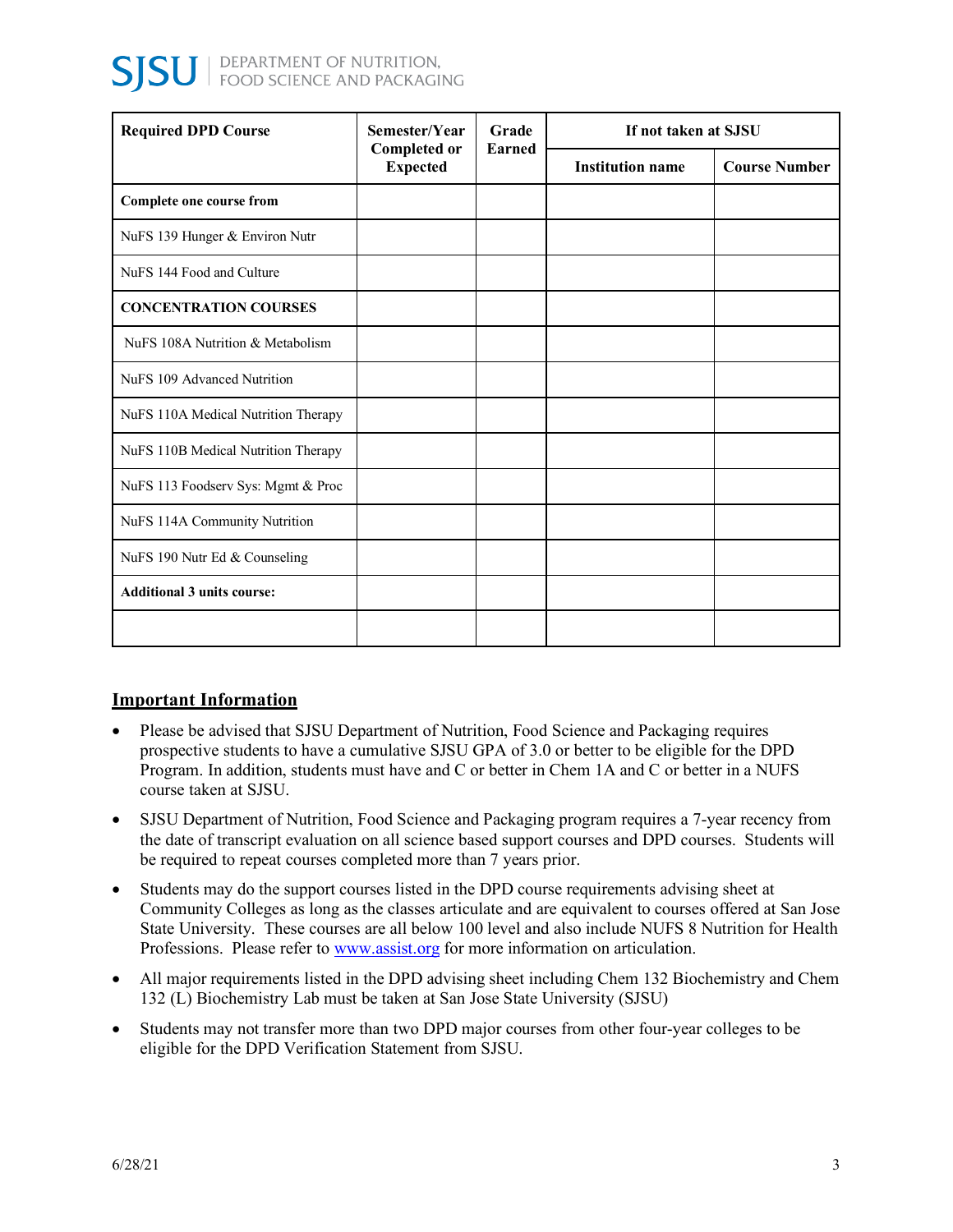# **INSTRUCTIONS FOR DPD TRANSCRIPT EVALUATION**

### *Students who have received their Bachelor's or Master's degrees from other universities need to be accepted in the SJSU Master's program for DPD transcript evaluation.*

- 1. Collect copies of official transcripts of community colleges, colleges, and universities which you have attended.
- 2. You may use an unofficial SJSU transcript, website printout of courses taken and grades received from SJSU for the Declaration of Intent.
- 3. Complete the Declaration of Intent Form and DPD coursework checklist.
- 4. Attach a check for \$25 made payable to **SJSU**
- 5. Submit a complete set of transcripts, declaration of intent form, DPD coursework checklist, and check as one packet to the NUFS department.
- 6. Allow approximately two weeks for the evaluation and preparation of Declaration of Intent / Verification Statement.

#### **DPD Documents**

- 1. The **Declaration of Intent** is the first document issued upon transcript evaluation by the DPD Director. The **Verification Statement** is the last document issued upon graduation.
- 2. You may use Declaration of Intent for all internship applications. However, when you have completed all the courses listed on the Declaration of Intent, you should request that the final Verification Statement to be issued to you. No additional fee is required. During summer breaks, please allow 6 weeks.
- 3. When requesting the final Verification Statement, you need to provide your **official SJSU transcript**. Note that official transcripts are required for all courses completed outside of SJSU ie. Community Colleges etc.
- 4. Please verify that your official transcript states **Degree Conferred** with concentration in **Dietetics** before requesting the Verification Statement.
- 5. Verification Statement is the final form you will need for this evaluation. You will receive an electronic copy of this document to be used for each of the following:
	- a) To submit to the Internship training site
	- b) For the R.D. exam
	- c) To apply for AND membership
	- d) For some state license/certificate (Not required in California)
	- e) Others